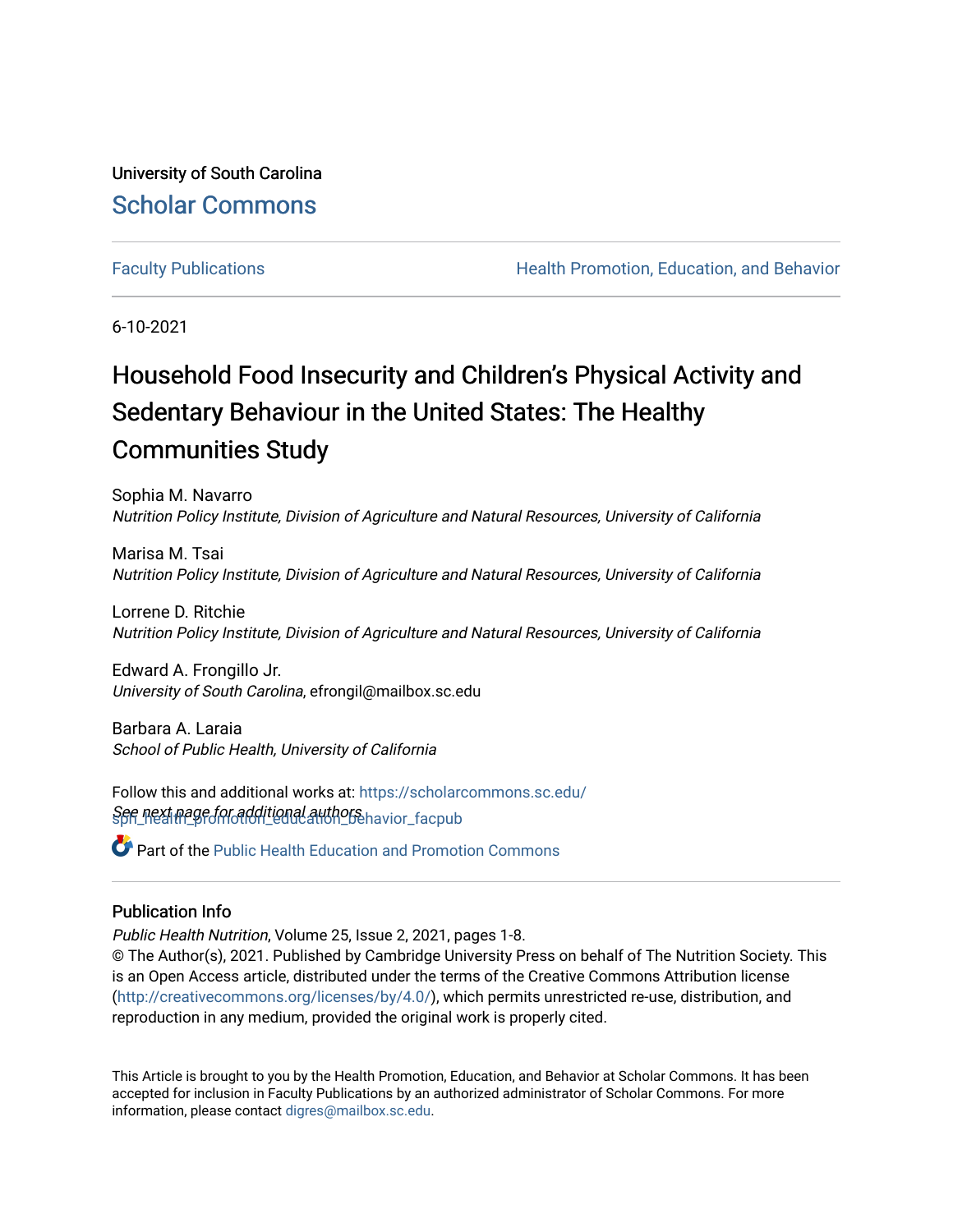## Author(s)

Sophia M. Navarro, Marisa M. Tsai, Lorrene D. Ritchie, Edward A. Frongillo Jr., Barbara A. Laraia, Russell R. Pate, and Lauren E. Au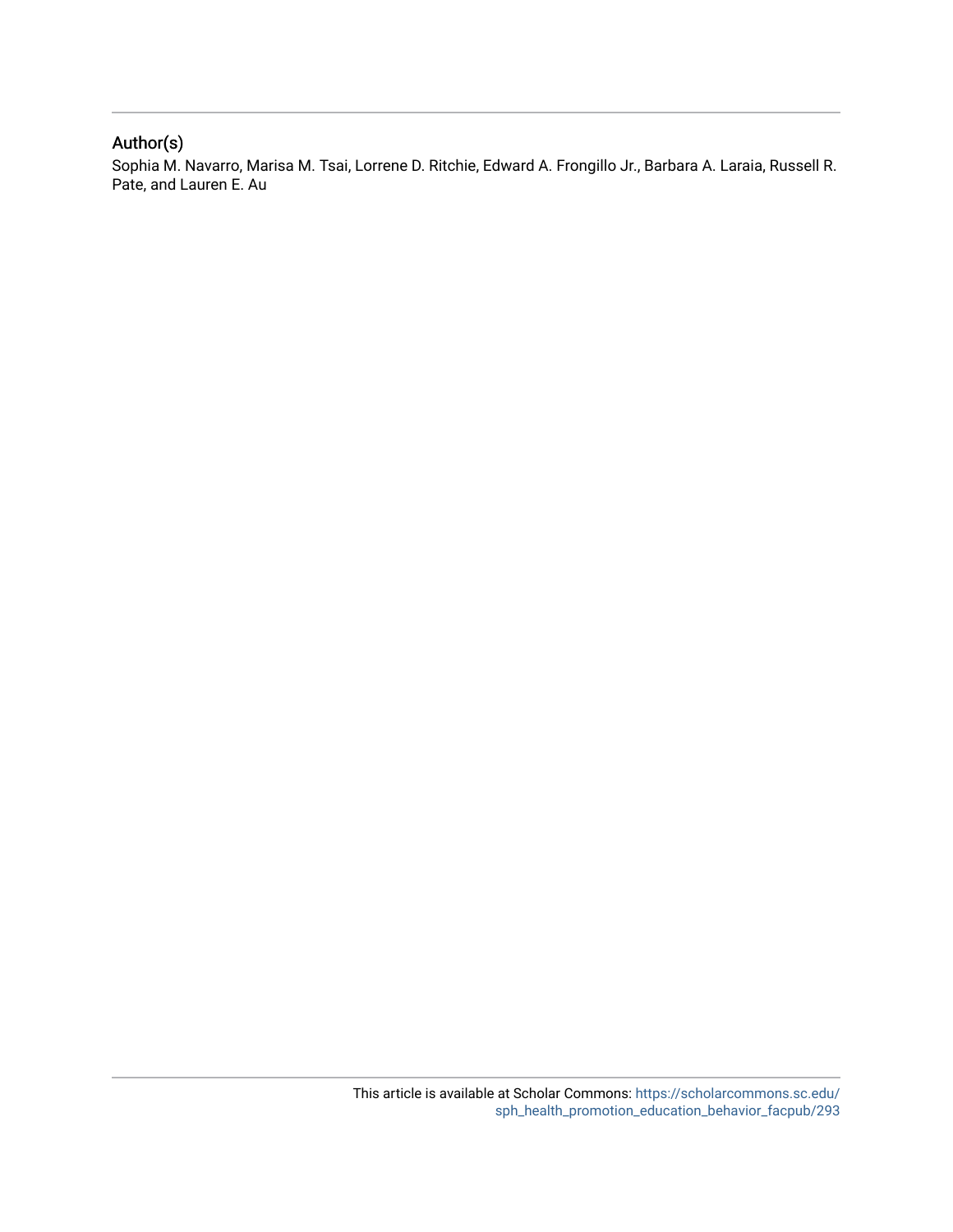Public Health Nutrition

## Household food insecurity and children's physical activity and sedentary behaviour in the United States: the Healthy Communities Study

Sophia M Navarro<sup>1</sup> (a)[,](https://orcid.org/0000-0002-8038-1821) Marisa M Tsai<sup>1</sup> (a), Lorrene D Ritchie<sup>1</sup> (a), Edward A Frongillo<sup>2</sup>, Barbara A Laraia<sup>3</sup>, Russell R Pate<sup>2</sup> and Lauren E Au<sup>4,\*</sup>

1Nutrition Policy Institute, Division of Agriculture and Natural Resources, University of California, Oakland, CA, USA: <sup>2</sup>Arnold School of Public Health, University of South Carolina, Columbia, SC, USA: <sup>3</sup>School of Public Health, University of California, Berkeley, Berkeley, CA, USA: 4Department of Nutrition, University of California, Davis, 3215 Meyer Hall, One Shields Avenue, Davis, CA 95616, USA

Submitted 11 December 2020: Final revision received 13 May 2021: Accepted 4 June 2021: First published online 10 June 2021

#### Abstract

Objective: To examine associations between household food insecurity and children's physical activity and sedentary behaviours.

Design: Secondary analysis was conducted on the Healthy Communities Study, an observational study from 2013 to 2015. Household food insecurity was assessed by two items from the US Department of Agriculture's 18-item US Household Food Security Survey Module. Physical activity was measured using the 7-d Physical Activity Behaviour Recall instrument. Data were analysed using multilevel statistical modelling.

Setting: A total of 130 communities in the USA.

Participants: In sum, 5138 US children aged 4-15 years.

Results: No associations were found for the relationship between household food insecurity and child physical activity. A significant interaction between household food insecurity and child sex for sedentary behaviours was observed  $(P = 0.03)$ . Conclusions: Additional research capturing a more detailed assessment of children's experiences of food insecurity in relation to physical activity is warranted. Future studies may consider adopting qualitative study designs or utilising food insecurity measures that specifically target child-level food insecurity. Subsequent research may also seek to further explore sub-group analyses by sex.

Keywords Food insecurity Physical activity Children Obesity

In 2019, 13·7 million households in the USA experienced food insecurity<sup>([1\)](#page-7-0)</sup>. Among households with children,  $2.4$  million had children who were food insecure<sup>[\(1\)](#page-7-0)</sup>. High prevalence of food insecurity was observed in households with children (13·6 %) and those headed by single mothers or single fathers (28·7 % and 15·4 %, respectively). Additionally, non-Hispanic Black households, Hispanic households and low-income households below 185 % of the poverty line were also observed to have high prevalence of food insecurity (19·1 %, 15·6 % and 27·6 %, respectively $(1)$  $(1)$ . The prevalence of household food insecurity was highest for those living in the Southern USA (11·2 %) and in the principal cities of metropolitan areas  $(12.4\%)^{(1)}$  $(12.4\%)^{(1)}$  $(12.4\%)^{(1)}$ .

Food insecurity is associated with poorer physical health, cognitive development, academic achievement and behaviour in children and has been linked to higher odds of childhood obesity<sup> $(2-4)$  $(2-4)$  $(2-4)$  $(2-4)$ </sup>. Risk of childhood obesity is also associated with physical activity and sedentary behaviours<sup>[\(5,6\)](#page-8-0)</sup>. Few studies have investigated the connections between food insecurity and physical activity in children, however, and those that have explored this link demonstrate mixed associations, with some finding negative associations with moderate-to-vigorous physical activity, null or negative associations with sedentary behaviour and null associations with total physical activity, defined as the sum of light, moderate and vigorous intensity physical activity<sup> $(7-9)$  $(7-9)$  $(7-9)$  $(7-9)$ </sup>. It is hypothesised that food insecure children may be less likely to participate in physical activity because food insecurity can have physical (e.g. hunger, fatigue and illness) and emotional (e.g. stress, anxiety and depression) manifestations $(10,11)$  $(10,11)$  $(10,11)$  $(10,11)$ . Thus, because both food insecurity and inadequate physical activity can result in serious health

<sup>\*</sup>Corresponding author: Email leau@ucdavis.edu

<sup>©</sup> The Author(s), 2021. Published by Cambridge University Press on behalf of The Nutrition Society. This is an Open Access article, distributed under the terms of the Creative Commons Attribution licence ([http://creativecommons.org/licenses/by/4.0/\)](http://creativecommons.org/licenses/by/4.0/), which permits unrestricted re-use, distribution, and reproduction in any medium, provided the original work is properly cited.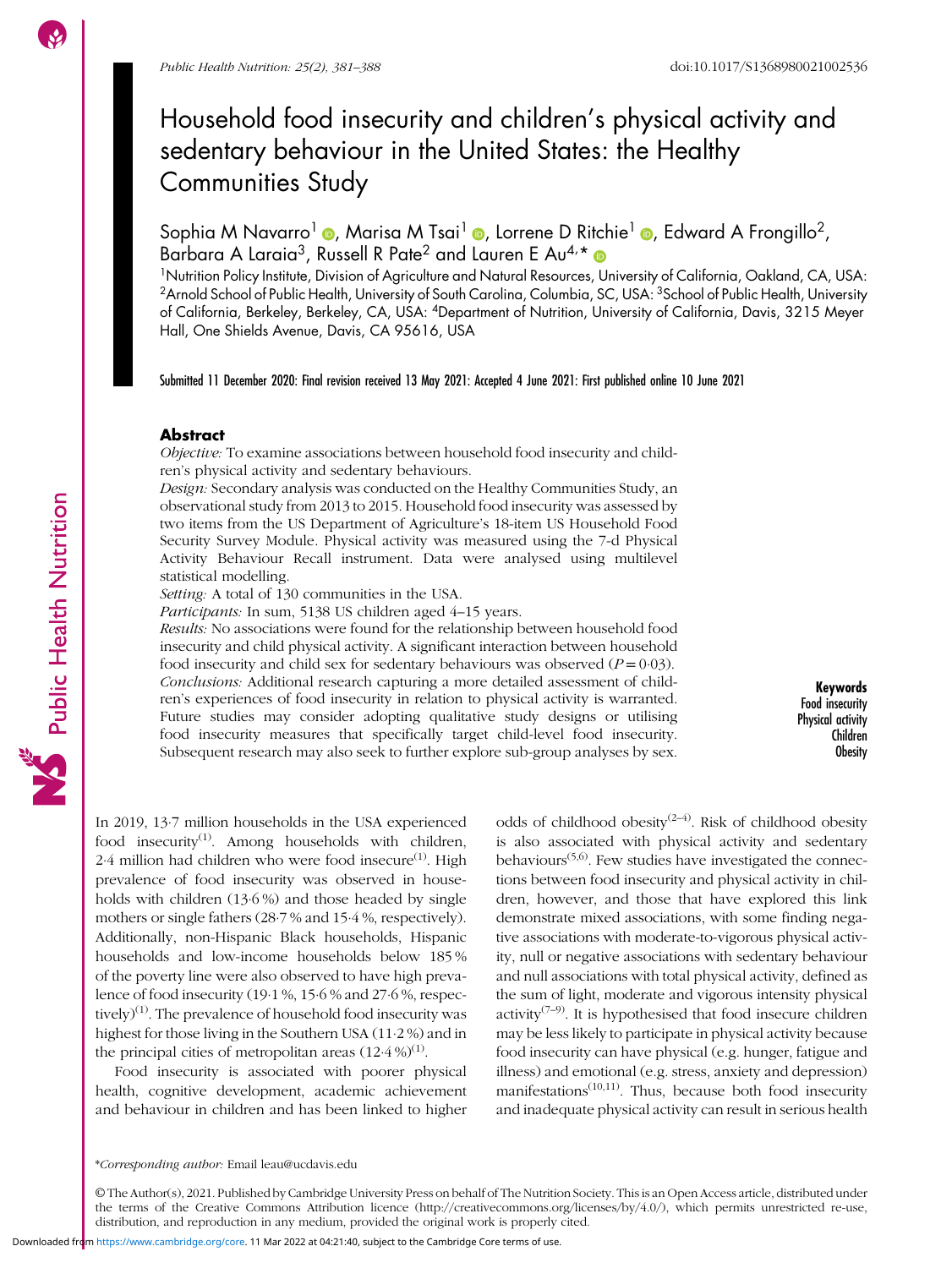consequences and interventions aimed at decreasing food insecurity may positively impact physical activity, it is critical to examine this relationship in children. This research will help clarify the relationship between food insecurity and physical activity, contributing meaningful insights into the implications of food insecurity in children.

The primary aim of this study was to examine whether household food insecurity is associated with children's physical activity and sedentary behaviour. Prior studies have indicated that factors influencing physical activity may operate inconsistently across certain subgroups, such as age, sex and race/ethnicity. For example, trends in physical activity behaviour among US youth reveal that children aged 12–15 years tend to be less physically active than children aged 6–11 years, high-school girls tend to be less physically active than high-school boys and there are reported differences in activity by race/ethnicity<sup>[\(12](#page-8-0))</sup>. Thus, this study will also explore whether the relationship between food insecurity and physical activity differs within specific subpopulations, including age, sex and, race/ ethnicity.

#### Methods

#### Study design and participants

The Healthy Communities Study is a cross-sectional observational study of 5138 US children designed to assess the impact of community programmes and policies addressing childhood obesity on child diet, physical activity and weight outcomes. Participants included those 4–15 years in grades K-8 and were chosen from a diverse sample of 130 communities, defined as high-school catchment areas, across the country between 2013 and 2015. Community selection was based on hybrid sampling that included a national probability-based sample of 102 communities as well as a sample of twenty-eight 'certainty' communities known for having programmes and policies that target childhood obesity prevention. Data collectors interviewed children and families in their homes, gathering comprehensive information on demographics, nutritional status, anthropometry, physical activity and the surrounding environment. The Battelle Memorial Institute Institutional Review Board approved the study protocol, and parents provided written informed consent for child participation. A more detailed explanation of participant recruitment, study design and data collection are included in papers by Sagatov et al., Strass et al. and John et  $al$ .  $(13-15)$  $(13-15)$  $(13-15)$ .

#### Variables of interest

Demographic information was provided by the parent or guardian and included items on child age, child race/ ethnicity, geographic region, urbanicity, country of origin, household income, parental education attainment, marital status and employment status. Household food insecurity

was indicated by two items from the US Department of Agriculture's 18-item US Household Food Security Survey Module that assess uncertainty that the household food budget or food supply is sufficient to meet basic needs<sup>[\(16\)](#page-8-0)</sup>. The indicator from these two items has high sensitivity (97 %) and specificity (83 %) in predicting responses to the full module and are associated with poor or fair child health, hospitalisations and developmental  $risk^{(17)}$  $risk^{(17)}$  $risk^{(17)}$ . Furthermore, any affirmation of household food insecurity is associated with children's academic performance, weight gain and social skills<sup> $(18)$ </sup>. Administered by an interviewer, respondents were asked to assess how often the following occurred within the past 12 months: (1) 'We were worried whether our food would run out before we got money to buy more' and (2) 'The food we bought just didn't last and we didn't have money to get more.' Participants could respond with very often, often, sometimes, rarely or never. Those who responded with very often, often or sometimes for at least one of the items were categorised as having household food insecurity. For all households, the adult was the respondent.

Physical activity was measured using self-report in the 7-d Physical Activity Behavior Recall (PABR-7) instrument. The tool was designed to detect forms of physical activity and sedentary behaviour that are typically targeted in community interventions to reduce childhood obesity. Through a computer-assisted interview, respondents specified whether the child participated in each activity over the past 7 d, the days the activity was performed and the average intensity of the activity (i.e. light, moderate, hard and very hard) using sex- and age-appropriate visual aids. For children aged 4–8 years, their parent/guardian responded, and the child was there to assist. For children aged 9–15 years, the child responded, and their parent/guardian was present to assist<sup> $(19)$  $(19)$  $(19)$ </sup>. In this study, physical activity terms refer to the frequency and intensity of specific forms of activity and are therefore used in a manner that is specific to the methodology of the study.

Four measures were used to assess a child's physical activity: total physical activity, vigorous physical activity, moderate-to-vigorous physical activity and sedentary behaviours. These variables were converted into index scores by multiplying the number of reported activities for each activity intensity level by the frequency of participation in those activities. Greater scores indicate more physical activity and sedentary behaviour. The total physical activity index score included fifteen activities: PE class, recess/free play, dance, activity breaks, school sports, non-school sports, pick-up sports, physical activity in after-school, physically active games, swim/water activities, outdoor/adventure activities, walk/bike to school, walk/bike to store/friend's house/etc., walk/bike for fun/ exercise and active video games. The vigorous physical activity index score included four activities: school sports, non-school sports, pick-up sports and outdoor/adventure activities. The moderate-to-vigorous physical activity index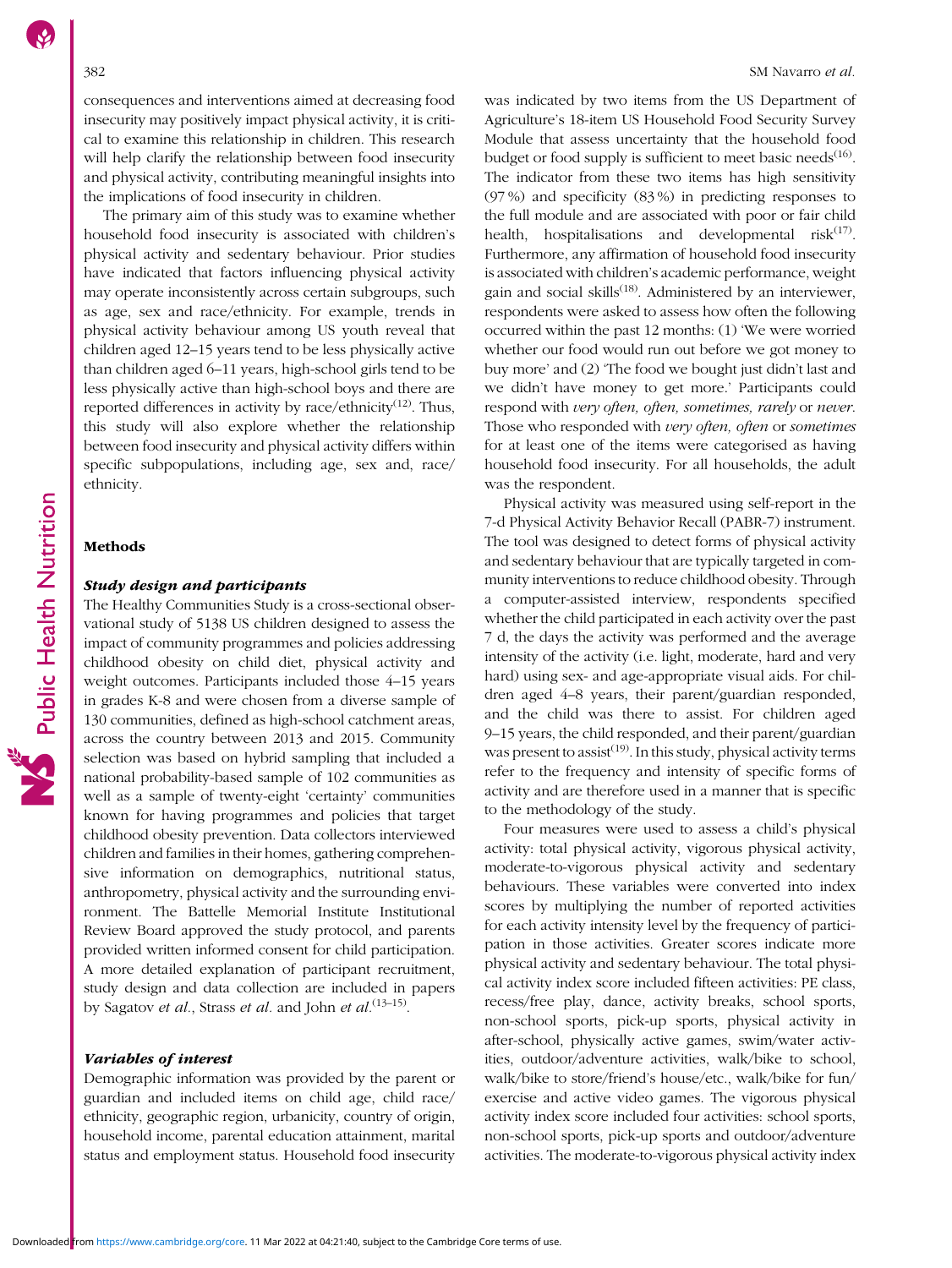Food insecurity and children's physical activity 383

score included eleven activities: PE class, recess/free play, dance, school sports, non-school sports, pick-up sports, physical activity in after-school, physically active games, swim/water activities, outdoor/adventure activities and walk/bike for fun/exercise. The sedentary behaviours index score included four activities: used a computer for games or playing on the internet (not for schoolwork or social networks), used a computer or phone for social networking, watched TV and played non-active video games $^{(19)}$  $^{(19)}$  $^{(19)}$ .

#### Data analysis

Secondary data analysis was conducted on the Healthy Communities Study data set. Participant demographics were analysed by household food insecurity status using t-tests for continuous variables and  $\chi^2$  tests of independence for categorical variables. Multilevel linear regression models were generated to relate food insecurity with physical activity, adjusting for child- and community-level covariates and clustering by school and community levels. Multiple imputation by chained equations was used to account for missing data due to participant nonresponse whereby twenty imputed data sets were created and then combined<sup>[\(20\)](#page-8-0)</sup>. Approximately a quarter of cases  $(24.5\%)$ were missing at least one variable. The least absolute shrinkage and selection operator (LASSO) technique was used to select a subset of covariates from the large pool of demographic variables available, increasing accuracy and interpretability of models $(21)$  $(21)$ . The covariates included in the models were maximum parental education, maximum parental employment status, child age, child age squared, child race/ethnicity, seasonality, US region, income classification, community percentage of African Americans, community percentage of high school graduates and community unemployment rate for those in the labour force 16 years and older.

Additional, exploratory multilevel linear regression models were generated to assess for interaction with child age, sex and race/ethnicity. Child sex was coded as female or male, based on the identification by the data collector. The race/ethnicity variable had four options: Non-Hispanic White, Non-Hispanic African American, Non-Hispanic other and Hispanic or Latino. Based on a review of the relevant literature assessing how physical activity varies by age, age was divided into 4–11 years and  $12-15$  years<sup> $(12)$ </sup>. All analyses were conducted in SAS 9.4 (SAS Institute). Reported P-values are two-sided, and significance was set at  $P < 0.05$ .

#### Results

In this study sample, children were on average 9 years old and half were female (Table [1](#page-5-0)). Nearly half of children were Hispanic or Latino (44·7 %). The majority (72·9 %) had at least one parent working full-time; less than half of parents (42·9 %) had a maximum education of high school or less. Geographically, 41·6 % of participants were from the Southern USA. At the community level, nearly 19·7 % of children lived in a community with a census tract minority classification of African American and 34·8 % with an income classification of low income  $(22,23)$  $(22,23)$ .

Close to half of children were classified as residing in a household with food insecurity, with the highest prevalence seen among Hispanic or Latino children (58·1 %) followed by non-Hispanic African American children (21·5 %) (Table [1](#page-5-0)). A high prevalence of household food insecurity was also observed in children whose parents had a maximum educational attainment of some college or Associate degree or less (87·9 %). Additionally, those living in the Southern USA (43·7 %) had higher prevalence of household food insecurity. On the community level, communities with lower income classifications, greater proportions of African American children, higher unemployment rates and fewer high school graduates also had higher prevalence of household food insecurity.

Children on average had a total physical activity index score of 17·9, a vigorous physical activity index score of 3·0, a moderate-to-vigorous physical activity index score of 13·5 and a sedentary activity index score of 11·8 (Table [1](#page-5-0)). Children in households with food insecurity had less moderate-to-vigorous physical activity than children in households without food insecurity  $(P < 0.001)$ .

No associations were observed between household food insecurity and physical activity (Table [2\)](#page-6-0). A significant interaction between food insecurity and child sex at the sedentary level was found  $(P = 0.03)$  (Table [3\)](#page-6-0). When stratified to explore individual effects by sex, associations between food insecurity and physical activity were NS for either females or males (data not shown). There were no other associations by race/ethnicity or age (data not shown).

### Discussion

The results from the exploratory analysis indicate that sex may modify the relationship between household food insecurity and physical activity in children. Girls in households with food insecurity engaged in more sedentary behaviours than did girls in households without food insecurity. In contrast, boys in households with food insecurity engaged in less sedentary behaviours compared with boys in households without food insecurity. Food insecurity in the USA impacts school-age girls more than boys and is associated with poorer academic performance and higher BMI<sup>([18,24,25](#page-8-0))</sup>. Additionally, participation in the Supplemental Nutrition Assistance Program is associated with better academic performance of girls more than boys, suggesting that girls may be more susceptible to some consequences of food insecurity<sup> $(26)$  $(26)$ </sup>. Since stratification by sex did not yield significant results, additional studies are needed to better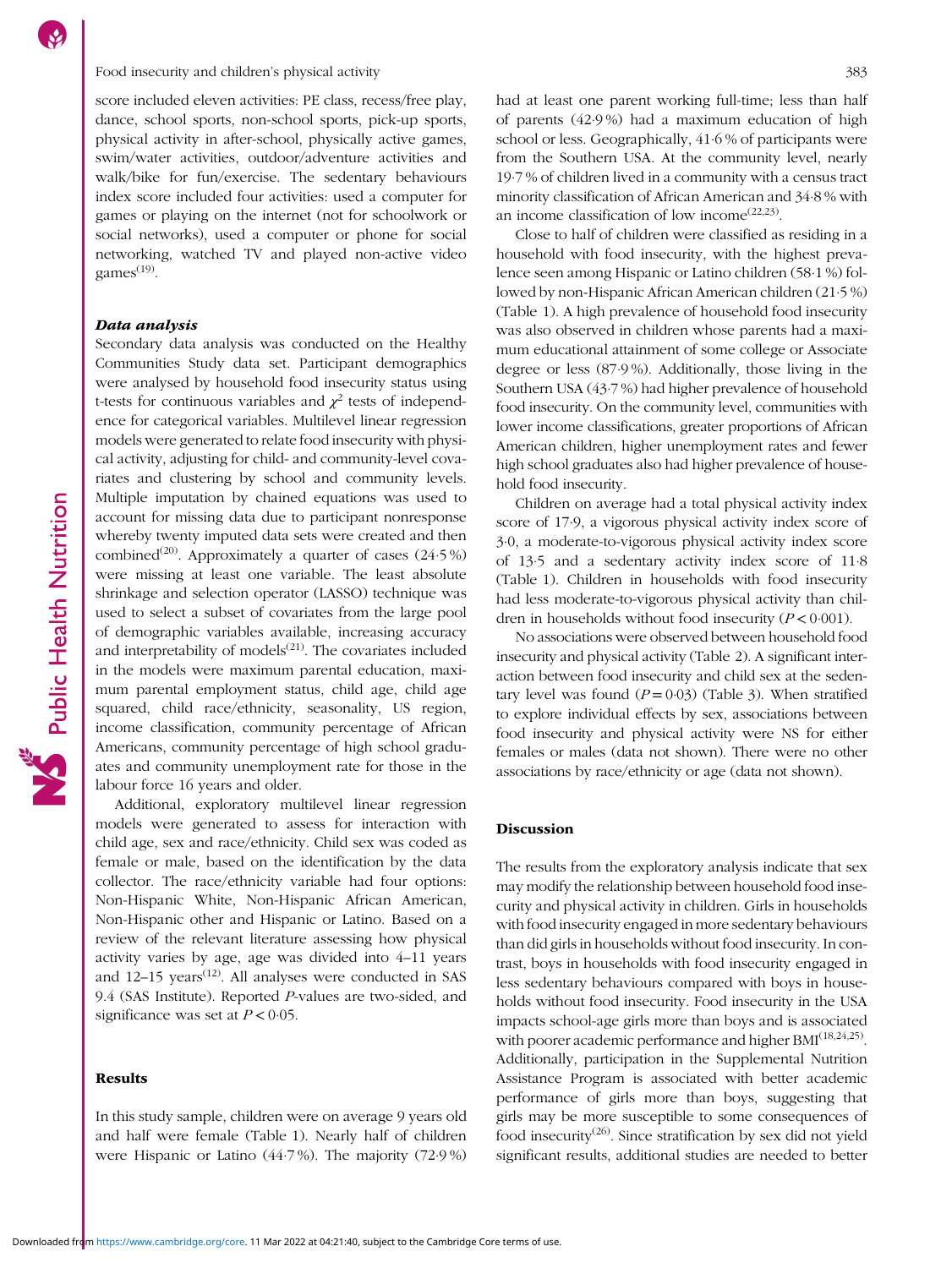Public Health Nutrition

#### <span id="page-5-0"></span>Table 1 Socio-demographic characteristics of the children in the Healthy Communities Study by household food insecurity status (n 5138)

| Characteristic*                                                                                                 | Total n 5138 |         | Without<br>household food<br>insecurity n 2845<br>$(55.4\%)$ |         | With household<br>food insecurity<br>n 2293 (44.6%) |                | $P$ -value†, $\ddagger$ |
|-----------------------------------------------------------------------------------------------------------------|--------------|---------|--------------------------------------------------------------|---------|-----------------------------------------------------|----------------|-------------------------|
| Child and household characteristics                                                                             |              |         |                                                              |         |                                                     |                |                         |
|                                                                                                                 | $\mathsf{n}$ | $\%$    | $\sqrt{n}$                                                   | $\%$    | n                                                   | $\%$           |                         |
|                                                                                                                 |              |         |                                                              |         |                                                     |                |                         |
| Child sex                                                                                                       |              |         |                                                              |         |                                                     |                | < 0.001                 |
| Female                                                                                                          | 2614         | 50.9    | 1390                                                         | 48.9    | 1224                                                | 53.4           |                         |
| Child race/ethnicity§                                                                                           |              |         |                                                              |         |                                                     |                | < 0.001                 |
| Non-Hispanic white                                                                                              | 1520         | 29.6    | 1177                                                         | 41.4    | 343                                                 | $15-0$         |                         |
| Non-Hispanic African American                                                                                   | 927          | 18.0    | 434                                                          | $15-3$  | 493                                                 | 21.5           |                         |
| Non-Hispanic other                                                                                              | 396          | 7.7     | 271                                                          | 9.5     | 125                                                 | 5.5            |                         |
| Hispanic or Latino                                                                                              | 2295         | 44.7    | 963                                                          | 33.9    | 1332                                                | $58-1$         |                         |
| Maximum parental employment status !!                                                                           |              |         |                                                              |         |                                                     |                | < 0.001                 |
| Full-time                                                                                                       | 3747         | 72.9    | 2340                                                         | 82.3    | 1406                                                | 61.3           |                         |
| Part-time                                                                                                       | 518          | 10.1    | 217                                                          | 7.7     | 299                                                 | 13.1           |                         |
| Unemployed                                                                                                      | 273          | 5.3     | 87                                                           | $3-0$   | 185                                                 | $8-1$          |                         |
| Other                                                                                                           | 600          | $11-7$  | 199                                                          | 7.0     | 401                                                 | 17.5           |                         |
| Maximum parental education¶                                                                                     |              |         |                                                              |         |                                                     |                | < 0.001                 |
| Less than high school                                                                                           | 1164         | 22.7    | 390                                                          | 13.7    | 772                                                 | 33.7           |                         |
| High school diploma                                                                                             | 1036         | 20.2    | 425                                                          | 14.9    | 611                                                 | $26 - 7$       |                         |
| Some college or Associate degree                                                                                | 1282         | 25.0    | 755                                                          | 26.5    | 629                                                 | 27.5           |                         |
| Bachelor's degree                                                                                               | 787          | $15-3$  | 594                                                          | 20.9    | 193                                                 | 8.4            |                         |
| Graduate degree                                                                                                 | 869          | 16.9    | 783                                                          | 27.5    | 86                                                  | $\overline{4}$ |                         |
|                                                                                                                 | Mean         | SD      | Mean                                                         | SD      | Mean                                                | SD             |                         |
|                                                                                                                 |              |         |                                                              |         |                                                     |                |                         |
| Child age in years                                                                                              | 9.3          | 2.7     | 9.2                                                          | 2.7     | 9.5                                                 | 2.6            | < 0.001                 |
| Physical activity index scores**                                                                                |              |         |                                                              |         |                                                     |                |                         |
| Total physical activity                                                                                         | 17.9         | $10-8$  | 17.9                                                         | $10-2$  | 17.8                                                | 11.6           | 0.61                    |
| Vigorous physical activity                                                                                      | 3.0          | $3-8$   | $3-0$                                                        | $3-6$   | 2.9                                                 | 4.1            | 0.24                    |
| Moderate-to-vigorous physical activity                                                                          | 13.5         | 8.4     | 13.9                                                         | 7.9     | $13-1$                                              | 8.9            | < 0.001                 |
| Sedentary activity                                                                                              | $11-8$       | $6 - 1$ | 11.9                                                         | $6 - 1$ | $11-7$                                              | $6 - 0$        | 0.22                    |
| Community-level characteristics                                                                                 |              |         |                                                              |         |                                                     |                |                         |
|                                                                                                                 | n            | $\%$    | $\sqrt{n}$                                                   | $\%$    | n                                                   | $\%$           |                         |
| US region                                                                                                       |              |         |                                                              |         |                                                     |                | 0.03                    |
| <b>Midwest</b>                                                                                                  | 991          | 19.3    | 577                                                          | 20.3    | 414                                                 | 18.1           |                         |
| Northeast                                                                                                       | 791          | 15.4    | 451                                                          | 15.9    | 340                                                 | 14.8           |                         |
| South                                                                                                           | 2135         | 41.6    | 1134                                                         | 39.9    | 1001                                                | 43.7           |                         |
| West                                                                                                            | 1221         | 23.8    | 683                                                          | 24.0    | 538                                                 | 23.5           |                         |
| Income classification                                                                                           |              |         |                                                              |         |                                                     |                | 0.001                   |
| High                                                                                                            | 3349         | 65.2    | 1909                                                         | 67.1    | 1440                                                | 62.8           |                         |
| Low                                                                                                             | 1789         | 34.8    | 936                                                          | 32.9    | 853                                                 | 37.2           |                         |
|                                                                                                                 | Mean         | SD      | Mean                                                         | SD      | Mean                                                | SD             |                         |
|                                                                                                                 |              |         |                                                              |         |                                                     |                |                         |
| Proportion of African Americans 5 to 14 years                                                                   | 19.7         | 23.4    | 17.6                                                         | 21.8    | 22.3                                                | 25.0           | < 0.001                 |
| Proportion of unemployed in labour force                                                                        | 8.8          | $3-4$   | 8.0                                                          | $3-3$   | 9.7                                                 | $3-3$          | < 0.001                 |
| 16 years and older<br>Proportion of population with educational<br>attainment of high school graduate or higher | $80 - 6$     | 10.9    | 83.2                                                         | $10-4$  | 77.4                                                | $10-6$         | < 0.001                 |

\*Variables selected using the LASSO technique.

†Statistical significance was set at P < 0·05.

‡Results from χ<sup>2</sup> tests of independence for categorical variables or t-tests for continuous variables. Multiple imputation by chained equations employed to account for missing values. Approximately a quarter (24·5 %) of cases were missing at least one variable.

§Child race/ethnicity 'other' category includes Asian, Native Hawaiian/Pacific Islander, Non-Hispanic American Indian/Alaska Native, more than one race including African American and more than one race not including African American.

||Unemployed includes those unemployed and looking for work; other includes those who are only temporarily laid off, on sick leave, or maternity leave, disabled, keeping house, retired, student and other.

¶Graduate degree includes Master's degree, professional degree and doctoral degree.<br>\*\*Physical activity index scores represent the multiplication of the number of reported activities for each activity intensity level withi in those activities. Greater scores indicate more physical activity and sedentary behaviours.

understand the influence of sex, physical activity and food insecurity.

One potential explanation for the lack of association in the main analysis lies with the food insecurity indicator used. In this study, household food insecurity was assessed by two items from the US Department of Agriculture's eighteen-item measure that identifies households experiencing uncertainty about food access. A previous study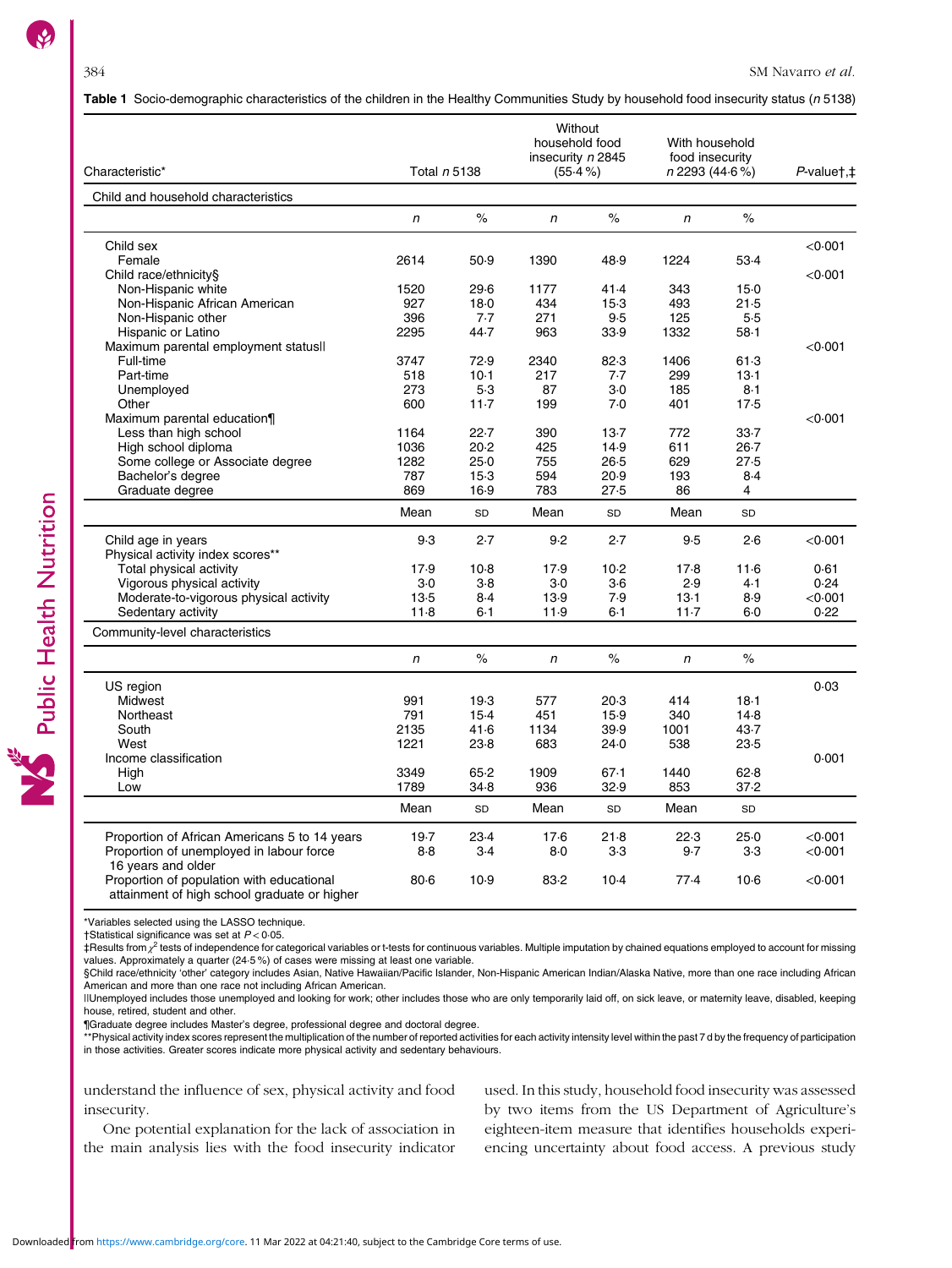<span id="page-6-0"></span>Table 2 Associations of household food insecurity and physical activity of the children in the Healthy Communities Study as measured by the 7-d Physical Activity Behaviour Recall (PABR-7) instrument ( $n$  5138)

|                                                                    |      | Household food<br>insecurity* |                        |
|--------------------------------------------------------------------|------|-------------------------------|------------------------|
| Activity type                                                      | ß    | 95 % CI                       | $P$ valuet, $\ddagger$ |
| Total physical activity index<br>scores                            | 0.09 | $-0.59, 0.77$                 | 0.79                   |
| Vigorous physical activity index $-0.05$ $-0.30$ , 0.19<br>scorell |      |                               | Ი.ᲜᲜ                   |
| Moderate-to-vigorous physical<br>activity index score¶             |      | $-0.12$ $-0.65$ , 0.41        | Ი 66                   |
| Sedentary activity index<br>score                                  |      | $-0.12 -0.50, 0.27$           | 0.55                   |

\*Binary predictor of interest was having household food insecurity (1) compared with not having (0) household food insecurity.

†Statistical significance was set at P < 0·05.

Public Health Nutrition

‡Multilevel mixed modelling adjusted for maximum parental education, maximum parental employment status, child age, child age squared, child race/ethnicity, seasonality, US region, income classification, community percentage of African Americans, community percentage of high school graduates and community unemployment rate for those in the labour force 16 years and older. Standard errors are clustered at the community and school levels. Multiple imputation by chained equations employed to account for missing values. Approximately a quarter (24·5 %) of cases were missing at least one variable.

§Total physical activity index score is the number of reported activities (out of 15) multiplied by the frequency of participation in those activities in the past 7 d.

||Vigorous physical activity index score is the number of reported activities (out of 4) multiplied by the frequency of participation in those activities in the past 7 d.

¶Moderate-to-vigorous physical activity index score is the number of reported activities (out of 11) multiplied by the frequency of participation in those activities in the past 7 d.

\*\*Sedentary activity index score is the number of reported activities (out of 4) multiplied by the frequency of participation in those activities in the past 7 d.

demonstrated that the two-item tool was sensitive, specific and valid when tested in a sample of 30 098 families with young children of which  $23\%$  were food insecure<sup>([17](#page-8-0))</sup>, but these two items may not capture the experience of all individuals in the household, particularly children. Although parents attempt to protect their children from food insecurity, children are often aware of food insecurity and take responsibility for  $it^{(27)}$  $it^{(27)}$  $it^{(27)}$ . Children's experiences of food insecurity are often not known by parents<sup> $(27)$ </sup>. Many children have greater awareness of household food insecurity than parents assume, and child report of their food insecurity is more strongly associated with outcomes than parent report<sup> $(28)$ </sup>. Perhaps there is a relationship between food insecurity and physical activity in children, but the use of this two-item household food insecurity indicator was unable to detect this association by not assessing child experiences of food insecurity.

Previous studies that assessed the relationship between food insecurity and physical activity among children have also not used food insecurity measures that specifically assess children, such as the five-item questionnaire used in the US National Health and Examination Survey<sup> $(8,29)$  $(8,29)$  $(8,29)$  $(8,29)$  $(8,29)$ </sup> and the US Department of Agriculture's eighteen- or six-item measures, which may have contributed to the mixed findings([9](#page-8-0),[30](#page-8-0)). Using measures that specifically assess child food insecurity may be able to more accurately capture this relationship. The US Child Food Security Survey Module is one validated child-report measure for older chil-dren aged 12 to 17 years<sup>[\(31](#page-8-0))</sup>, but it is not recommended for use in younger children. Additionally, because it was adapted from selected items in the US Household Food Security Survey Module for adults, some researchers suggest that it reflects adult experiences of food insecurity that some children may not share([7](#page-8-0),[32,33\)](#page-8-0). The Child Food Security Assessment is another self-reported measure that is validated for use in children as young as 6 years of age. Unlike the US Household and Child Food Security

Table 3 Moderating effect of child sex on the association between household food insecurity and physical activity of the children in the Healthy Communities Study as measured by 7-d Physical Activity Behaviour Recall (PABR-7) instrument (n 5138)

|                                                         |                                                          | Female $n$ 2614 (50.9%) |                                                        |                                                                         |                                                           | Male $n$ 2524 (49.1 %) |                                                        |             |                                                   |
|---------------------------------------------------------|----------------------------------------------------------|-------------------------|--------------------------------------------------------|-------------------------------------------------------------------------|-----------------------------------------------------------|------------------------|--------------------------------------------------------|-------------|---------------------------------------------------|
|                                                         | Without household<br>food insecurity<br>$n$ 1390 (48.9%) |                         | With household<br>food insecurity<br>$n$ 1224 (53.4 %) |                                                                         | Without household<br>food insecurity<br>$n$ 1455 (51.1 %) |                        | With household<br>food insecurity<br>$n$ 1069 (53.4 %) |             | P-value for                                       |
| Activity type                                           | ß                                                        | 95 % CI                 | B                                                      | 95 % CI                                                                 | B                                                         | 95 % CI                | $\beta$                                                | 95 % CI     | interaction<br>by sex <sup>*</sup> , <sup>†</sup> |
| Total physical activity index<br>score‡                 |                                                          |                         |                                                        | 17.33 16.12 18.55 17.15 15.89 18.41 18.55 17.33 19.77 19.04 17.78 20.29 |                                                           |                        |                                                        |             | 0.26                                              |
| Vigorous physical activity index<br>score               | 2.34                                                     | 1.93, 2.75              | 2.44                                                   | 2.01, 2.86                                                              | 3.52                                                      | 3.11.3.93              | 3.39                                                   | 2.96.3.81   | 0.27                                              |
| Moderate-to-vigorous physical<br>activity index scorell |                                                          |                         |                                                        | 13.18 12.24 14.13 12.99 12.01 13.97 13.90 12.95 14.85 13.91             |                                                           |                        |                                                        | 12.93.14.88 | 0.66                                              |
| Sedentary activity index score¶                         | 11.46                                                    |                         |                                                        | 10.82, 12.10 11.74 11.08, 12.41 13.12 12.49, 13.76 12.69                |                                                           |                        |                                                        | 12.03.13.35 | 0.03                                              |

\*Statistical significance was set at  $P < 0.05$ .

†Analyses used multilevel modelling to identify moderating effects of sex on the association between household food insecurity with physical and sedentary activity. Models included an interaction term for food security status (with v. without) by child sex (female v. male). Covariates included maximum parental education, maximum parental employment status, child age, child age squared, child race/ethnicity, seasonality, US region, income classification, community percentage of African Americans, community percentage of high school graduates and community unemployment rate for those in the labor force 16 years and older. Standard errors are clustered at the community and school levels. Multiple imputation by chained equations employed to account for missing values. Approximately a quarter (24·5 %) of cases were missing at least one variable.

‡Total physical activity index score is the number of reported activities (out of 15) multiplied by the frequency of participation in those activities in the past 7 d. §Vigorous physical activity index score is the number of reported activities (out of 4) multiplied by the frequency of participation in those activities in the past 7 d. ||Moderate-to-vigorous physical activity index score is the number of reported activities (out of 11) multiplied by the frequency of participation in those activities in the past 7 d. ¶Sedentary activity index score is the number of reported activities (out of 4) multiplied by the frequency of participation in those activities in the past 7 d.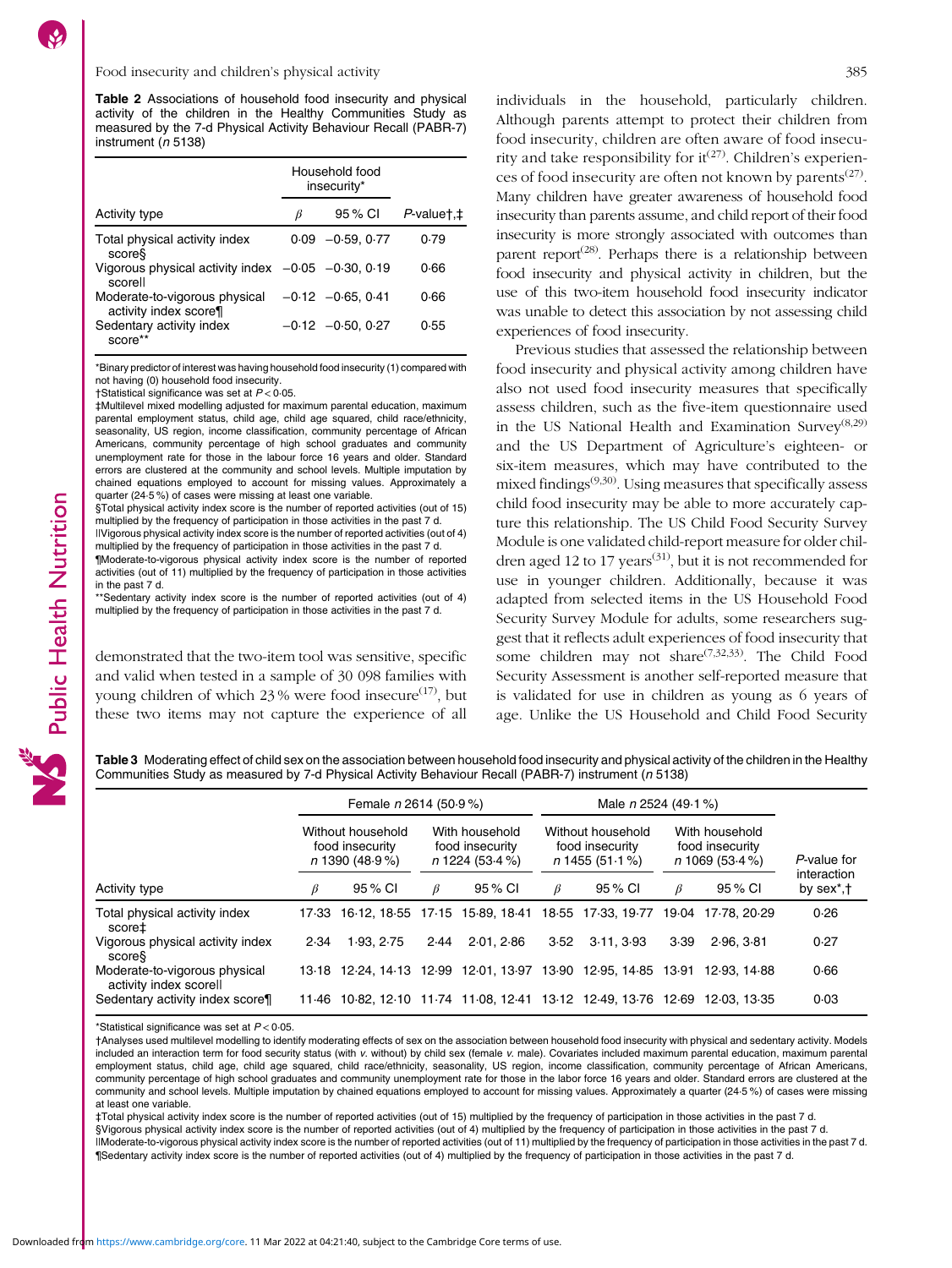<span id="page-7-0"></span>Survey Modules, the Child Food Security Assessment was developed based on interviews with children and assesses multiple subdomains of child food insecurity including cognitive awareness, emotional awareness, physical awareness, participation in parent food strategies, initiation of child food management strategies and resource generation $^{(32)}$  $^{(32)}$  $^{(32)}$ .

Further, given that the physical activity tool, PABR-7, was based on self-report, it may be subject to recall error. The inclusion of objective measures of physical activity, such as data collected from wearable activity tracking devices, was available but limited to 10 % of the full study sample due to the original study's budgetary  $constants<sup>(19)</sup>$  $constants<sup>(19)</sup>$  $constants<sup>(19)</sup>$ . The tool has not yet been validated against accelerometry. Additionally, although the PABR-7 focused on activities targeted by community programmes and policies, which could exclude other important forms of physical activity, it was structured similar to other physical activity self-report instruments that have been widely used in previous studies with children<sup> $(19)$ </sup>. The tool reflects the composite of the child's participation in multiple types of physical activity that are often offered in communities that are implementing obesity prevention programmes for children and youth. Therefore, the instrument and composite index should be reflective of the child's engagement in activities that are often conceptualised as supporting prevention of obesity.

The Healthy Communities Study used a large, diverse sample of children and households from across the United States $^{(1)}$  with a high prevalence of household food insecurity  $(44.6\%)$  and childhood obesity  $(24.8\%)^{(34)}$  $(24.8\%)^{(34)}$  $(24.8\%)^{(34)}$ compared with national estimates of food insecurity in households with children  $(19.5\%/035)}$  $(19.5\%/035)}$  $(19.5\%/035)}$  and  $16.6\%/036)}$  and childhood obesity  $(17.2 %$  and  $18.5 %)^{(37)}$  $18.5 %)^{(37)}$  $18.5 %)^{(37)}$  in 2013 and 2015, respectively. The study oversampled communities with certain criteria, including high proportions of African American, Hispanic and low-income households, to lend statistical power and relevance to populations experienc-ing health disparities<sup>[\(38](#page-9-0))</sup>. While the study was conducted between 2013 and 2015 and has not been repeated since, the findings are relevant to today's public health context as trends in food insecurity and childhood obesity in the United States remain high, especially in low-income and racially diverse populations. The coronavirus pandemic has increased the prevalence of child food insecurity to a projected  $17.9\%$  in  $2021^{(39)}$  $2021^{(39)}$  $2021^{(39)}$ , and recent data suggest that food insecurity in households with children is close to a combined 40·0 % among African American and Hispanic households and 37·1 % among households with an income-to-poverty ratio under  $1.0^{(40)}$  $1.0^{(40)}$  $1.0^{(40)}$ . Additionally, childhood obesity has risen in 2017–2018 to 19·3 % and is estimated to be a combined 49·8 % among African American and Hispanic children<sup>([37\)](#page-9-0)</sup> and close to 38·8 % in households with incomes less than or equal

to 350 % of the federal poverty level $(41)$  $(41)$ . Given its observational design, the study is unable to determine causal relationships.

#### Conclusion

This study suggests that sex may modify the relationship between household food insecurity and physical activity in children, though additional research is needed to clarify this relationship. Results from this study indicate that use of a more detailed food insecurity measure that better represents child experience may be warranted to assess how severity of child food insecurity is contemporaneously related to physical activity. Future studies may also explore more sub-group analyses by sex or design qualitative studies to better understand this relationship from the perspective of children.

### Acknowledgements

Acknowledgements: The authors would like to acknowledge Kaela Plank and Sridharshi Hewawitharana for their assistance with data analysis and Laurel Moffat and Isabel Thompson for their feedback in manuscript development. Financial support: Research reported in this publication was supported by the National Heart, Lung, And Blood Institute of the National Institutes of Health under Award Number K01HL131630. The content is solely the responsibility of the authors and does not necessarily represent the official views of the National Institutes of Health. Conflict of interest: There are no conflicts of interest. Authorship: S.N.: data analysis and manuscript drafting; M.T.: data analysis support and manuscript revising; L.R. and L.A.: conception and design of research and manuscript revising; E.F., B.L. and R.P.: interpretation of data and manuscript revising. All authors had responsibility for final content and read and approved the final manuscript. Ethics of human subject participation: This study was conducted according to the guidelines laid down in the Declaration of Helsinki, and all procedures involving research study participants were approved by the Battelle Memorial Institute Institutional Review Board. Written informed consent was obtained from all participants.

#### Supplementary material

For supplementary material accompanying this paper visit <https://doi.org/10.1017/S1368980021002536>

#### References

1. US Department of Agriculture & Economic Research Service (2020) Key Statistics & Graphics. US Department of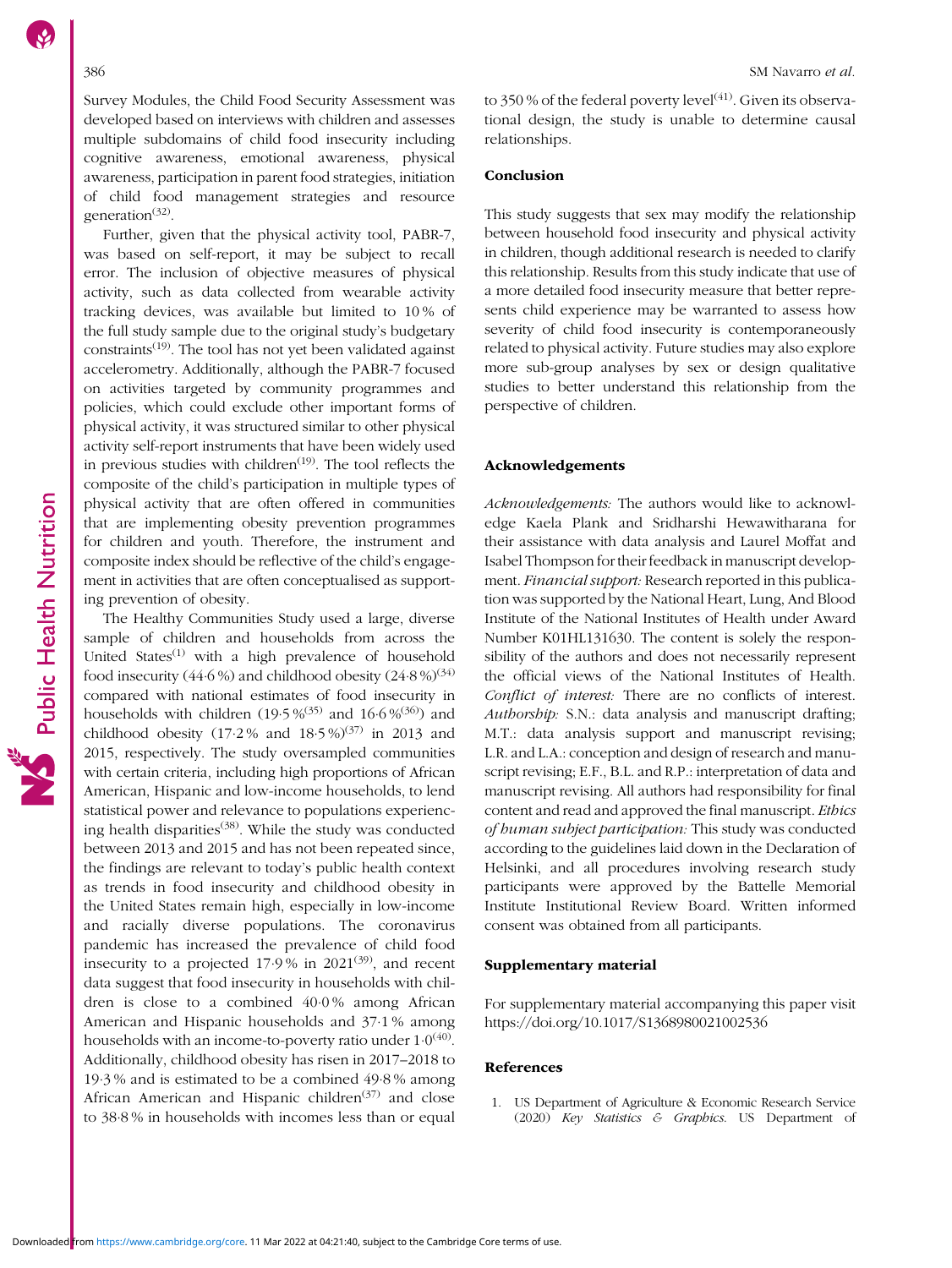#### <span id="page-8-0"></span>Food insecurity and children's physical activity 387

Agriculture, Economic Research Service; available at [https://](https://www.ers.usda.gov/topics/food-nutrition-assistance/food-security-in-the-us/key-statistics-graphics.aspx) [www.ers.usda.gov/topics/food-nutrition-assistance/food-secu](https://www.ers.usda.gov/topics/food-nutrition-assistance/food-security-in-the-us/key-statistics-graphics.aspx) [rity-in-the-us/key-statistics-graphics.aspx](https://www.ers.usda.gov/topics/food-nutrition-assistance/food-security-in-the-us/key-statistics-graphics.aspx) (accessed April 2021).

- 2. Shankar P, Chung R & Frank DA (2017) Association of food insecurity with children's behavioral, emotional, and academic outcomes: a systematic review. *J Dev Behav* Pediatr 38, 135–150.
- 3. Kimbro RT & Denney JT (2015) Transitions into food insecurity associated with behavioral problems and worse overall health among children. Health Aff Proj Hope 34, 1949-1955.
- 4. Kral TVE, Chittams J & Moore RH (2017) Relationship between food insecurity, child weight status, and parentreported child eating and snacking behaviors. J Spec Pediatr Nurs 22, e12177
- 5. US Department of Health Human Services (2018) Physical Activity Guidelines for Americans, 2nd ed. US Department of Health Human Services; available at [https://health.gov/](https://health.gov/sites/default/files/2019-09/Physical_Activity_Guidelines_2nd_edition.pdf) [sites/default/files/2019-09/Physical\\_Activity\\_Guidelines\\_](https://health.gov/sites/default/files/2019-09/Physical_Activity_Guidelines_2nd_edition.pdf) [2nd\\_edition.pdf](https://health.gov/sites/default/files/2019-09/Physical_Activity_Guidelines_2nd_edition.pdf) (accessed October 2019).
- 6. Hong I, Coker-Bolt P, Anderson KR et al. (2016) Relationship between physical activity and overweight and obesity in children: findings from the 2012 National Health and Nutrition Examination Survey National Youth Fitness Survey. Am J Occup Ther 70, 7005180060p1–7005180060p8.
- Fram MS, Ritchie LD, Rosen N et al. (2015) Child experience of food insecurity is associated with child diet and physical activity. J Nutr 145, 499–504.
- 8. Asfour L, Natale R, Uhlhorn S et al. (2015) Ethnicity, household food security, and nutrition and activity patterns in families with preschool children. J Nutr Educ Behav 47,  $498e1-505e1$
- To QG, Frongillo EA, Gallegos D et al. (2014) Household food insecurity is associated with less physical activity among children and adults in the U.S. population. J Nutr 144, 1797–1802.
- 10. Ke J & Ford-Jones EL (2015) Food insecurity and hunger: a review of the effects on children's health and behaviour. Paediatr Child Health 20, 89-91.
- Food Resources and Action Centre (2017) The Impact of Poverty, Food Insecurity, and Poor Nutrition on Health and Well-Being. Food Resources and Action Centre; available at [https://frac.org/wp-content/uploads/hunger-health](https://frac.org/wp-content/uploads/hunger-health-impact-poverty-food-insecurity-health-well-being.pdf)[impact-poverty-food-insecurity-health-well-being.pdf](https://frac.org/wp-content/uploads/hunger-health-impact-poverty-food-insecurity-health-well-being.pdf) (accessed October 2019).
- 12. National Physical Activity Plan (2018) The 2018 United States Report Card on Physical Activity for Children and Youth. Washington, D.C.: National Physical Activity Plan.
- 13. Sagatov RDF, John LV, Gregoriou M et al. (2018) Recruitment outcomes, challenges and lessons learned: the Healthy Communities Study. Pediatr Obes 13, Suppl. 1, 27–35.
- 14. Strauss WJ, Nagaraja J, Landgraf AJ et al. (2018) The longitudinal relationship between community programmes and policies to prevent childhood obesity and BMI in children: the Healthy Communities Study. Pediatr Obes 13, 82-92.
- 15. John LV, Gregoriou M, Pate RR et al. (2015) Operational implementation of the healthy communities study: how communities shape children's health. Am J Prev Med 49, 631–635.
- 16. Bickel G, Nord M, Price C et al. (2000) Guide to Measuring Household Food Security, Revised 2000. Alexandria, VA: U.S. Department of Agriculture, Food and Nutrition Service.
- 17. Hager ER, Quigg AM, Black MM et al. (2010) Development and validity of a 2-item screen to identify families at risk for food insecurity. Pediatrics 126, e26–e32.
- 18. Jyoti DF, Frongillo EA & Jones SJ (2005) Food insecurity affects school children's academic performance, weight gain, and social skills. J Nutr 135, 2831–2839.
- 19. Pate RR, McIver K, Colabianchi N et al. (2015) Physical activity measures in the healthy communities study.  $AmJ$ Prev Med 49, 653-659.
- 20. van Buuren S & Groothuis-Oudshoorn K (2011) MICE: multivariate imputation by chained equations in R. J Stat Softw 45, 1-67.
- 21. Tibshirani R (1996) Regression shrinkage and selection via the lasso. *J R Stat Soc Ser B Methodol* 58, 267-288.
- 22. Ritchie LD, Woodward-Lopez G, Au LE et al. (2018) Associations of community programs and policies with children's dietary intakes: the healthy communities study. Pediatr Obes **13**, 14-26.
- 23. Pate RR, Frongillo EA, McIver KL et al. (2018) Associations between community programmes and policies and children's physical activity: the healthy communities study. Pediatr Obes **13**, Suppl. 1, 72-81.
- 24. Burke MP, Frongillo EA, Jones SJ et al. (2016) Household food insecurity is associated with greater growth in body mass index among female children from kindergarten through eighth grade. *J Hunger Environ Nutr* **11**, 227–241.
- 25. Au LE, Zhu SM, Nhan LA et al. (2019) Household food insecurity is associated with higher adiposity among US schoolchildren ages 10–15 years: the healthy communities study. *J Nutr* **149**, 1642-1650.
- 26. Frongillo EA, Jyoti DF & Jones SJ (2006) Food stamp program participation is associated with better academic learning among school children. J Nutr 136, 1077–1080.
- 27. Frongillo EA, Fram MS, Escobar-Alegría JL et al. (2019) Concordance and discordance of the knowledge, understanding, and description of children's experience of food insecurity among hispanic adults and children. Fam Community Health 42, 237–244.
- 28. Fram MS, Frongillo EA, Jones SJ et al. (2011) Children are aware of food insecurity and take responsibility for managing food resources. J Nutr 141, 1114–1119.
- 29. Centers for Disease Control and Prevention (2009) National Health and Nutrition Examination Survey Food Security Questionnaire 2009–2010. Centers for Disease Control and Prevention; available at [https://www.cdc.gov/nchs/data/](https://www.cdc.gov/nchs/data/nhanes/nhanes_09_10/fsq_f.pdf) [nhanes/nhanes\\_09\\_10/fsq\\_f.pdf](https://www.cdc.gov/nchs/data/nhanes/nhanes_09_10/fsq_f.pdf) (accessed April 2020).
- 30. US Department of Agriculture & Economic Research Services (2020) Survey Tools. US Department of Agriculture and Economic Research Services; available at [https://www.ers.](https://www.ers.usda.gov/topics/food-nutrition-assistance/food-security-in-the-us/survey-tools/) [usda.gov/topics/food-nutrition-assistance/food-security-in](https://www.ers.usda.gov/topics/food-nutrition-assistance/food-security-in-the-us/survey-tools/)[the-us/survey-tools/](https://www.ers.usda.gov/topics/food-nutrition-assistance/food-security-in-the-us/survey-tools/) (accessed April 2020).
- 31. Connell CL, Nord M, Lofton KL et al. (2004) Food security of older children can be assessed using a standardized survey instrument. *J Nutr* 134, 2566-2572.
- 32. Fram MS, Frongillo EA, Draper CL et al. (2013) Development and validation of a child report assessment of child food insecurity and comparison to parent report assessment. *J Hunger* Environ Nutr 8, 128–145.
- 33. Fram MS, Bernal J & Frongillo EA (2015) The Measurement of Food Insecurity among Children: Review of Literature and Concept Note. Florence: UNICEF Office of Research.
- 34. Plimier CC, Hewawitharana SC, Webb KL et al. (2020) Community-level obesity prevention is not associated with dieting behaviors and weight dissatisfaction in children: the healthy communities study. Pediatr Obes 15, e12594.
- 35. Coleman-Jensen A, Gregory CA & Singh A (2014) Household Food Security in the United States in 2013. Washington, D.C.: U.S. Department of Agriculture, Economic Research Service.
- 36. Coleman-Jensen A, Rabbitt MP, Gregory CA et al. (2016) Household Food Security in the United States in 2015. Washington, D.C.: U.S. Department of Agriculture, Economic Research Service.